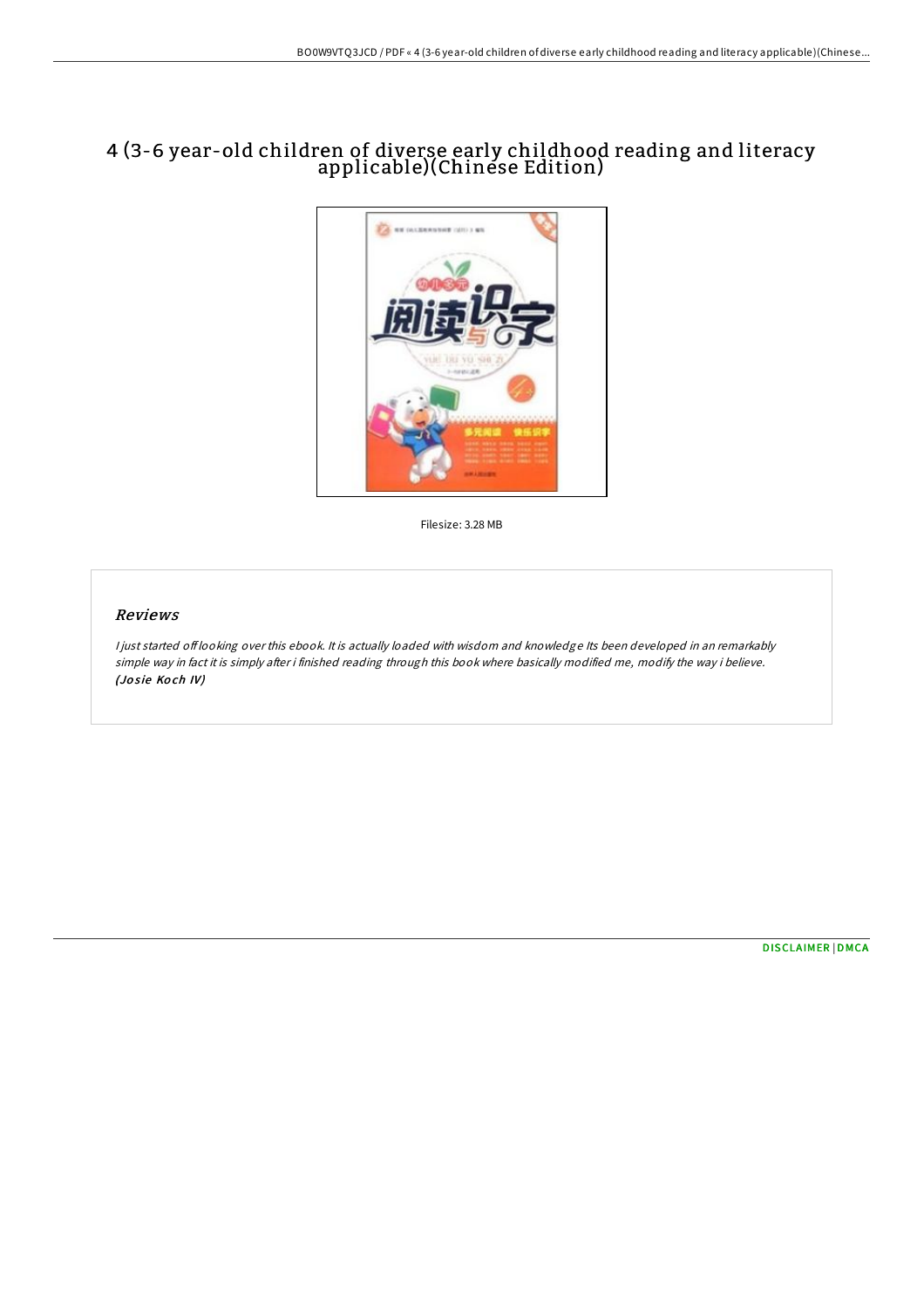## 4 (3-6 YEAR-OLD CHILDREN OF DIVERSE EARLY CHILDHOOD READING AND LITERACY APPLICABLE)(CHINESE EDITION)



paperback. Book Condition: New. Paperback. Pub Date: 2012 Pages: 38 Language: Chinese in Publisher: Jilin People's Publishing House genre diverse. original children's songs. classic nursery rhymes. the famous fairy tale. the traditional Chinese culture. theme cognition of life. natural common sense. safety. etiquette. behavior habits. literacy recognized safety knowledge. life literacy topics literacy scenario literate. smart development. the vocabulary refers reading and trying to identify fill in the blank. plug-speak. th.

 $\blacksquare$ Read 4 (3-6 year-old children of diverse early child hood reading and literacy [applicable](http://almighty24.tech/4-3-6-year-old-children-of-diverse-early-childho.html))(Chinese Edition) Online<br>Do

Download PDF 4 (3-6 year-old children of diverse early childhood reading and literacy [applicable](http://almighty24.tech/4-3-6-year-old-children-of-diverse-early-childho.html))(Chinese Ed itio n)